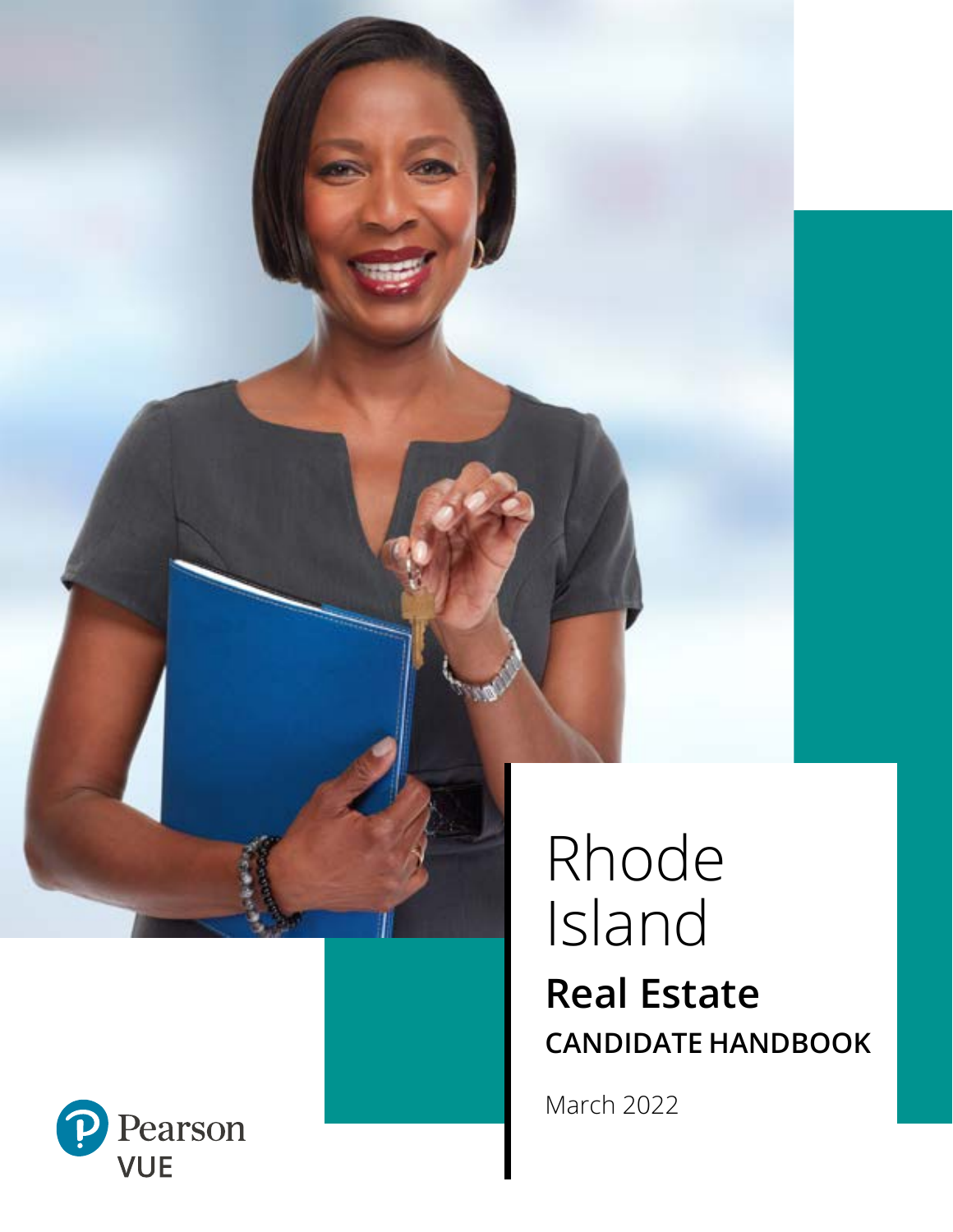## QUICK REFERENCE

#### **RESERVATIONS**

#### **Before making an exam reservation**

Candidates should thoroughly review this handbook, which contains examination content outlines and important information regarding eligibility and the examination and licensing application process.

#### **Making an exam reservation**

Candidates may make a reservation by either visiting www.pearsonvue.com or calling Pearson VUE.

Candidates should make a reservation online at least twentyfour (24) hours before the desired examination date. **Walk-in examinations are not available.**

## **SCHEDULES & FEES**

#### **Test centers**

A list of test centers appears on the back cover of this handbook. Candidates should contact Pearson VUE to confirm specific locations and schedules.

#### **Exam fees**

The examination fee (\$70) must be paid at the time of reservation by credit card, debit card, or voucher. **Payment will not be accepted at the test center. Examination fees are non-refundable and non-transferable except as detailed in** *Change/Cancel Policy***.**

#### **EXAM DAY**

#### **What to bring to the exam**

Candidates should bring to the examination proper identification and other materials as dictated by the state licensing agency. A complete list appears in *What to Bring*  (page 5).

#### **Exam procedures**

Candidates should report to the test center at least thirty (30) minutes before the examination begins. Each candidate will have 2.5 hours for the General Knowledge section and 1.5 hours for the Rhode Island state section of the examination, and will leave the test center with an official score report in hand.

#### **STATE LICENSING INFORMATION**

**Candidates may contact the Rhode Island Department of Business Regulation with questions about obtaining or maintaining a license after the examination has been passed.**

#### **Rhode Island**

**Department of Business Regulation**

*John O. Pastore Center* **Division of Commercial Licensing and Racing & Athletics**

**Real Estate Section**

**1511 Pontiac Avenue, Blg. 69-1 Cranston, RI 02920**

**Phone**

**(401) 462-9506**

**Website www.dbr.ri.gov**

#### **EXAMINATION INFORMATION**

**Candidates may contact Pearson VUE with questions about this handbook or about an upcoming examination.**

#### **Pearson VUE Rhode Island Real Estate**

*Attn: Regulatory Program* **Coordinator 5601 Green Valley Dr. Bloomington, MN 55437**

**Phone**

**(800) 274-8922**

**Email pearsonvuecustomerservice@pearson.com**

> **Website www.pearsonvue.com**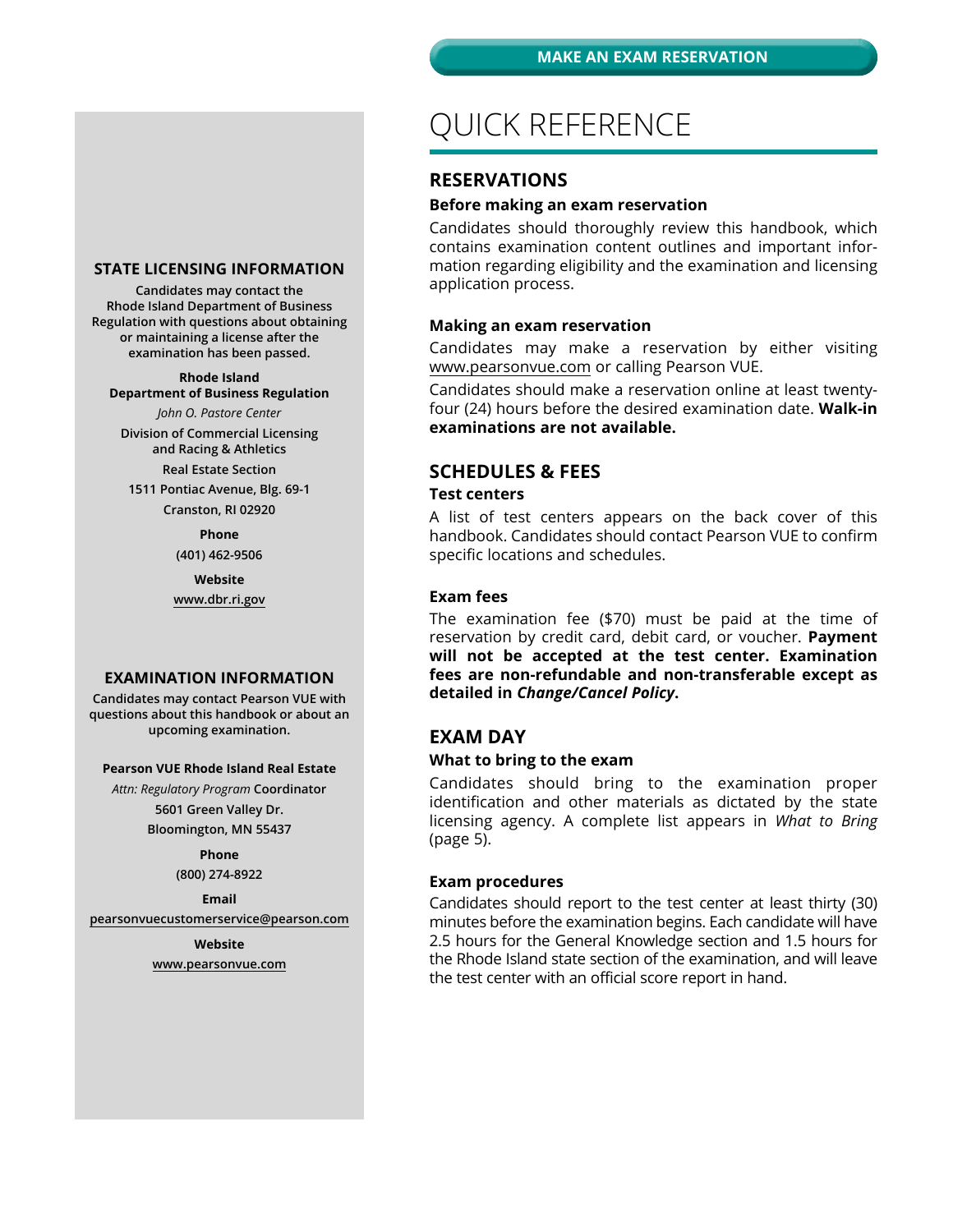## TABLE OF CONTENTS

## **QUICK REFERENCE.................. inside front cover**

**INTRODUCTION ................................................... 1** Contact Information................................................... 1

### **STATE LICENSING REQUIREMENTS .................... 2**

| Exam Waivers for candidates who hold |  |
|--------------------------------------|--|
|                                      |  |

## **EXAM RESERVATIONS.......................................... 3**

### **PREPARING FOR THE EXAM ................................ 8** Evam Contont.

## **CONTENT OUTLINES CONTENT OUTLINES**

### **APPENDIX**

| Duplicate Score |  |
|-----------------|--|
|                 |  |

## **GENERAL INFORMATION....................back cover**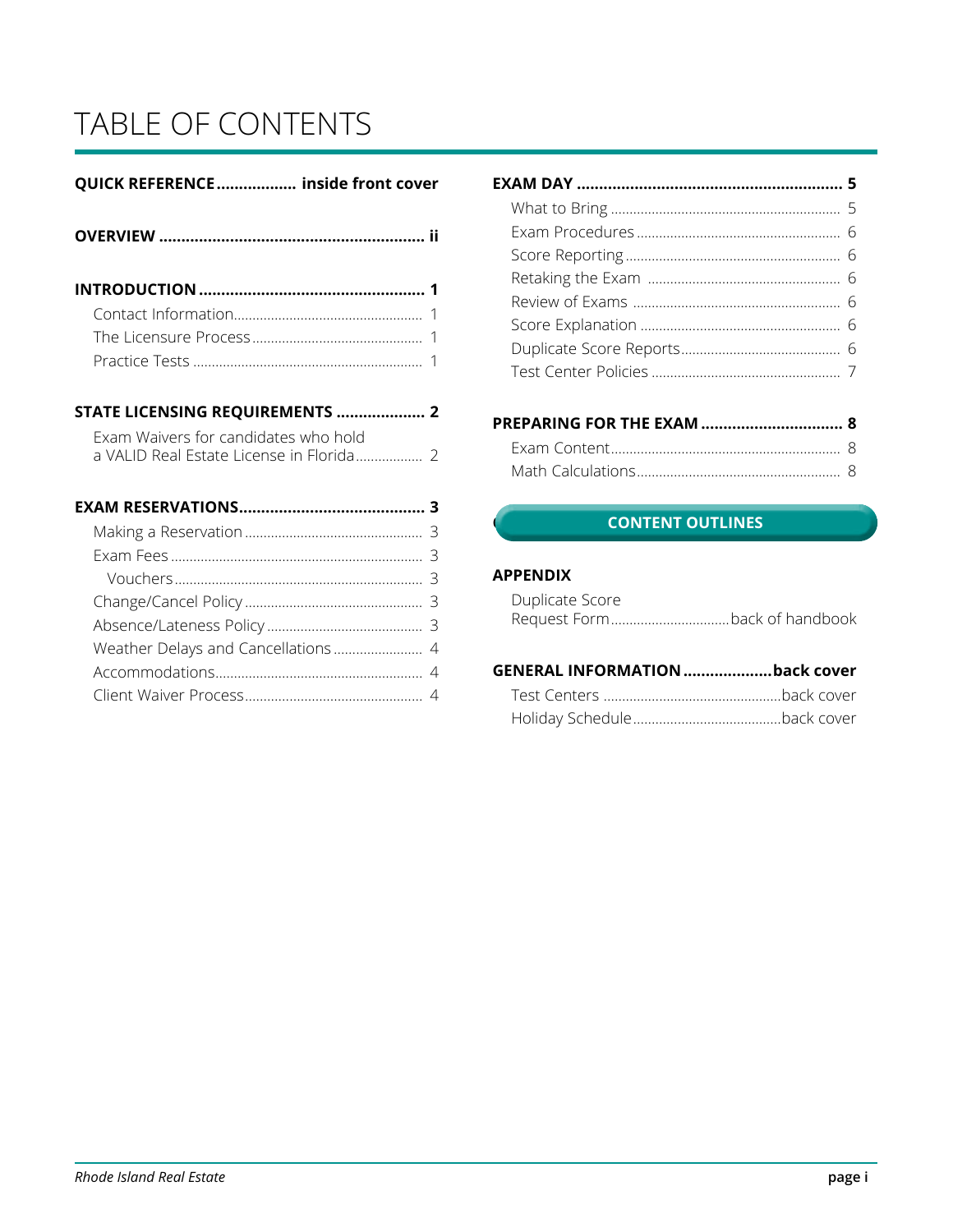## **The candidate handbook is a useful tool in preparing for an examination.**

It is highly recommended that the Rhode Island Real Estate handbook be reviewed, with special attention given to the content outlines, before taking the examination.

## **CONTENT OUTLINES**

## **Individuals who wish to obtain a real estate salesperson license in the state of Rhode Island must:**

## **1. Complete prelicensing education.**

Before taking an examination, candidates must complete all prelicensing education. (*See page 2 for additional details.*)

## **2. Make a reservation and pay the examination fee.**

Make a reservation (by phone or online) with Pearson VUE for the examination. (*See page 3.*)

## **3. Go to the test center.**

Go to the test center on the day of the examination, bringing along all required materials. (*See page 5.*)

## **4. Apply for a license.**

After passing the examination, candidates must submit the proper application forms and fees to the Rhode Island Department of Business Regulation.

## **Individuals who wish to obtain a real estate broker license in the state of Rhode Island must:**

## **1. Complete prelicensing education.**

Before taking an examination, candidates must complete all prelicensing education. (*See page 2 for additional details.*)

## **2. Make a reservation and pay the examination fee.**

Make a reservation (by phone or online) with Pearson VUE for the examination. (*See page 3.*)

## **3. Go to the test center.**

Go to the test center on the day of the examination, bringing along all required materials. (*See page 5.*)

## **4. Apply for a license.**

After passing the examination, candidates must submit the proper application forms and fees to the Rhode Island Department of Business Regulation.

*Copyright © 2022 Pearson Education, Inc. or its affiliate(s). All Rights Reserved. Pubs\_Orders@pearson.com*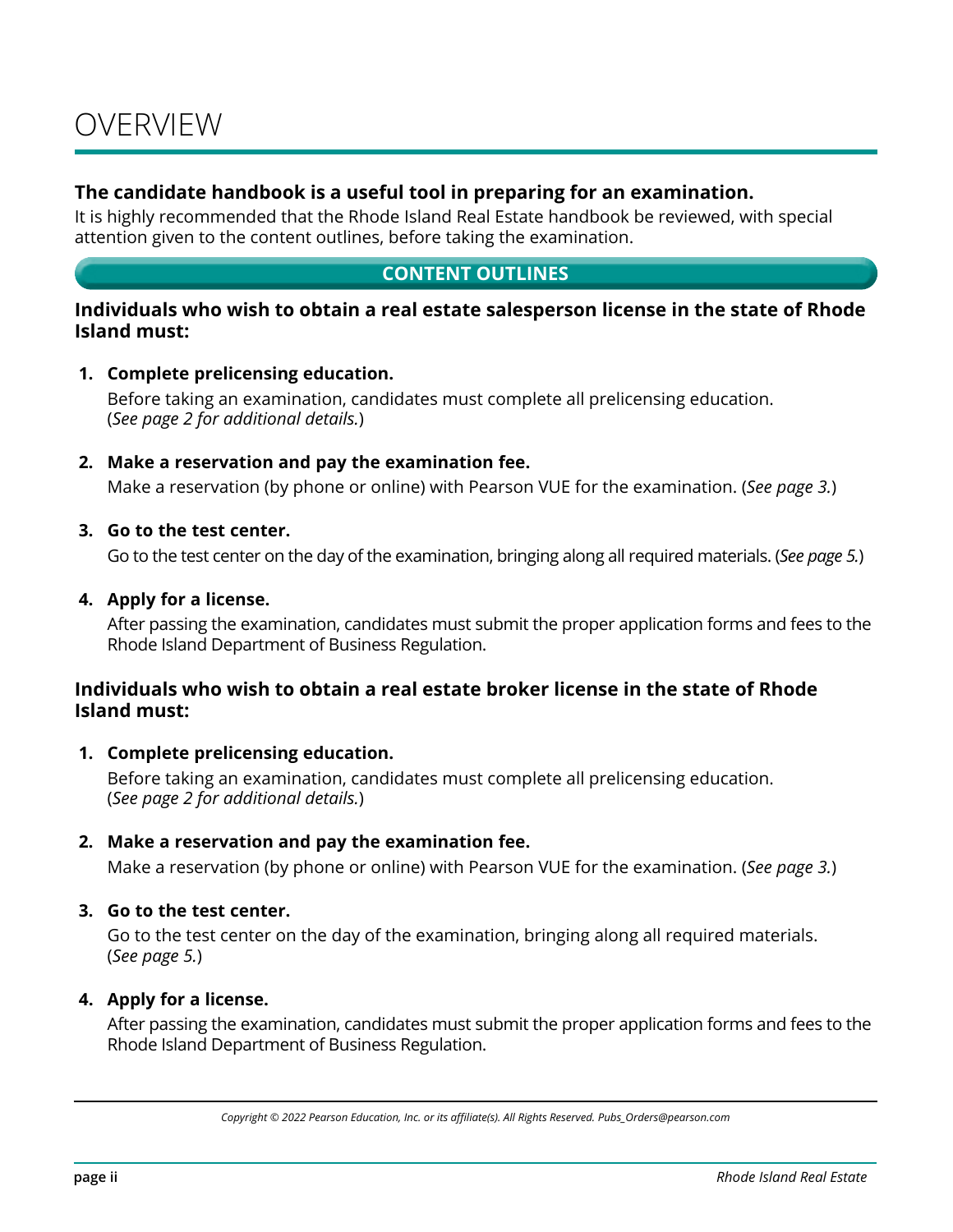## **CONTACT INFORMATION**

Candidates may contact Pearson VUE with questions about this handbook or an examination.

| <b>FOR EXAMINATIONS</b><br>Pearson VUE/Rhode Island Real Estate<br>Attn: Regulatory Program<br>5601 Green Valley Dr., Bloomington, MN 55437 |                             |                                                     |
|---------------------------------------------------------------------------------------------------------------------------------------------|-----------------------------|-----------------------------------------------------|
| <b>Phone:</b> (800) 274-8922                                                                                                                | Website: www.pearsonvue.com | <b>Email:</b> pearsonvuecustomerservice@pearson.com |

Live Chat is available to address your support inquiries and is the quickest way to reach a customer service agent. It's available from 8:00 AM through 5:00 PM Central Time, Monday through Friday, subject to change during locally designated holidays.

Please visit www.pearsonvue.com/ri/realestate/contact for further information.

## **LIVE CHAT INFORMATION**

Candidates may contact the Real Estate section of the Rhode Island Department of Business Regulations with questions about obtaining or maintaining a license.

| <b>FOR STATE LICENSING</b><br><b>Rhode Island Department of Business Regulation</b> |                         |  |
|-------------------------------------------------------------------------------------|-------------------------|--|
| John O. Pastore Center                                                              |                         |  |
| Division of Commerical Licensing and Racing & Athletics                             |                         |  |
| <b>Real Estate Section</b>                                                          |                         |  |
| 1511 Pontiace Avenue, Blg. 69-1, Cranston, RI 02920                                 |                         |  |
| <b>Phone:</b> (401) 462-9506                                                        | Website: www.dbr.ri.gov |  |

## **THE LICENSURE PROCESS**

Licensure is the process by which an agency of state government or other jurisdiction grants permission to individuals to engage in the practice of, and prohibits all others from legally practicing, a particular profession, vocation, or occupation. By ensuring a minimum level of competence, the licensure process protects the general public. The state regulatory agency is responsible for establishing the acceptable level of safe practice and for determining whether an individual meets that standard.

The State of Rhode Island has retained the services of Pearson VUE to develop and administer its real estate examination program. Pearson VUE is a leading provider of assessment services to regulatory agencies and national associations.

## **PRACTICE TESTS – NATIONAL PORTION ONLY**

National-portion practice tests are offered exclusively online at www.pearsonvue.com, giving candidates even more opportunity to succeed on real estate examinations. The national-portion practice tests will not only help prepare candidates for the types of questions they will see on the national portion of the licensure examination but also familiarize them with taking computer-based examinations.

Pearson VUE offers a practice test for real estate that contains questions developed by subject matter experts using concepts found in the national portion of the licensure examination. The test closely reflects the format of the national portion of the licensure examination, can be scored instantly, and provides immediate feedback to help candidates identify correct and incorrect answers. Candidates can purchase national-portion practice tests anytime by visiting www.pearsonvue.com/practicetests/realestate.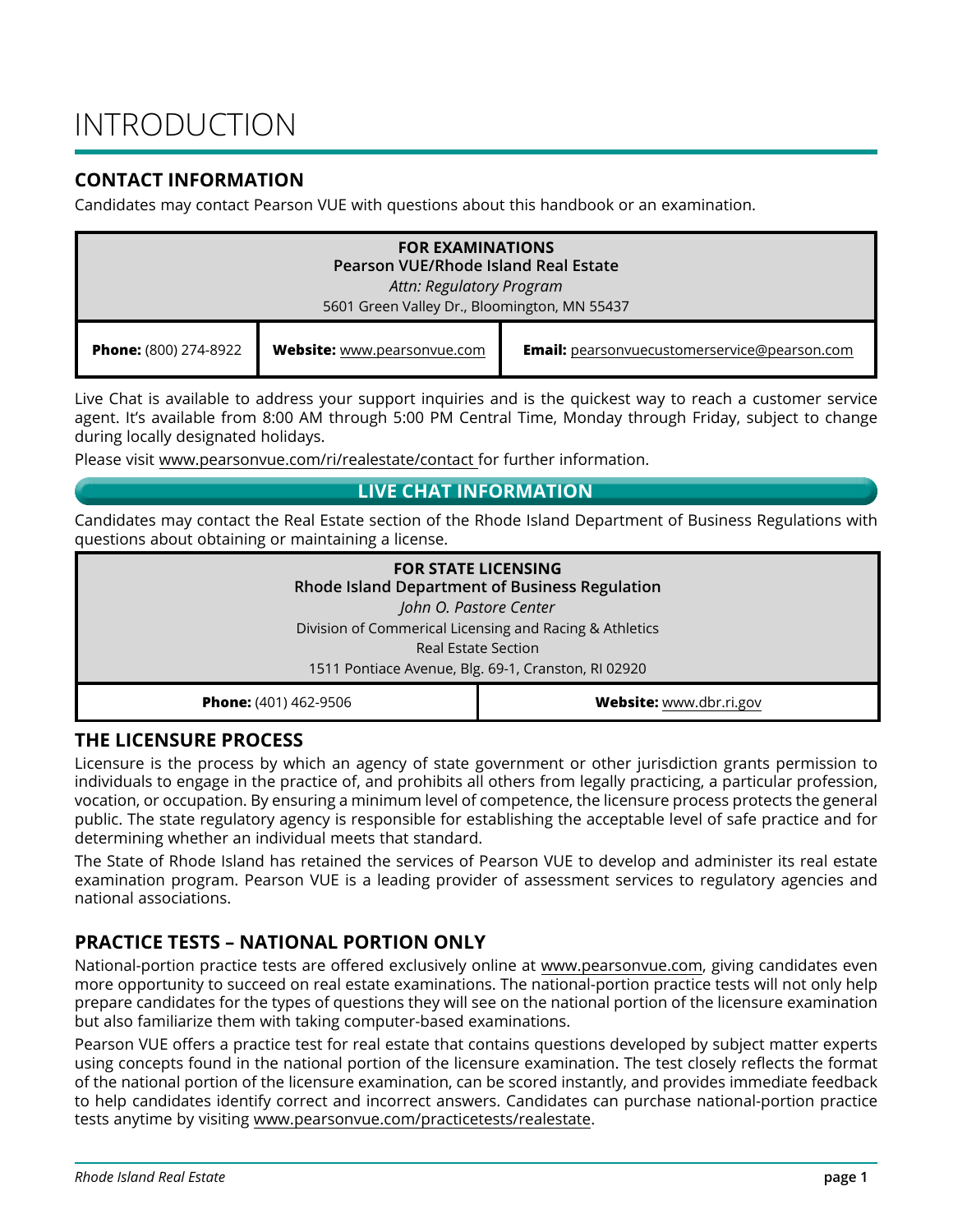The Rhode Island Department of Business Regulation has established the requirements for qualification for a real estate salesperson or broker license. Application for licensure MUST be filed within one (1) year of the date on which the candidate passed the examination. If parts of the exam were passed on different dates, the oneyear time period begins on the later date.

Applications take approximately three (3) weeks to process. Applications must be completed in full, signed, and notarized with all accompanying documents included. Rhode Island residents who will attest to the applicant's reputation and recommend that the license be granted. Candidates should be sure to complete each question. Incomplete applications will be returned for correction, which will cause a delay in processing.

Candidates who would like a copy of the Rhode Island Real Estate Licensing Law – Rules and Regulations may obtain one from the Department's website.

## **EXAM WAIVERS FOR CANDIDATES WHO HOLD A VALID REAL ESTATE LICENSE IN FLORIDA**

A candidate who is currently licensed in Florida and seeking licensure in Rhode Island, at the same level, **may** request a waiver of the general portion of the examination. The candidate must meet all of the requirements of the Mutual Recognition Agreement between the states of Florida and Rhode Island to be eligible for licensing. For more information, visit https://home.pearsonvue.com/ri/realestate/waiver and follow the documented process.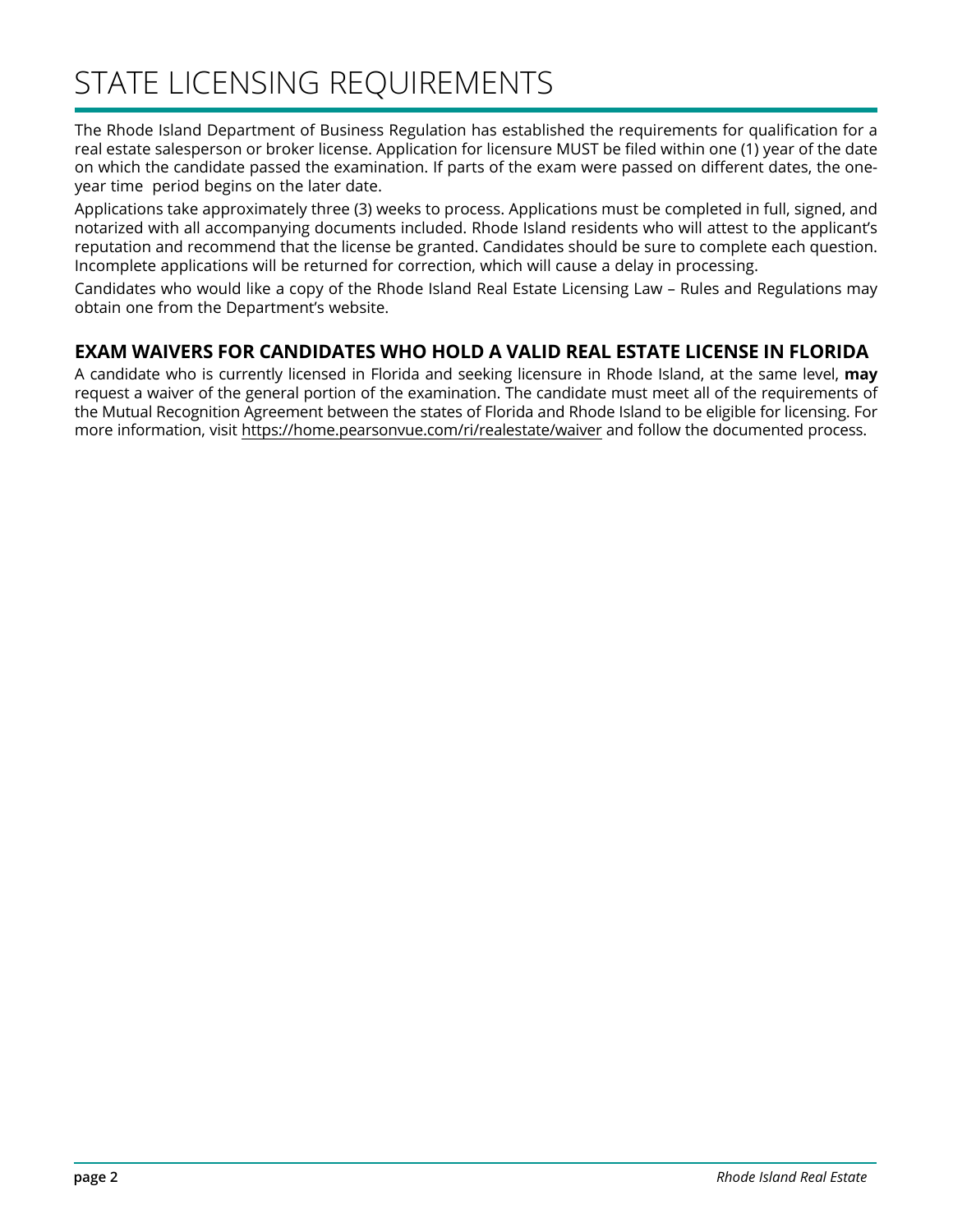## EXAM RESERVATIONS

## **MAKING A RESERVATION**

**Walk-in examinations are not available**. Online reservations are the most efficient way for candidates to schedule their examination. Candidates **must** go to www.pearsonvue.com/ri/realestate to make an online reservation for an examination. First-time users are required to create an account. The candidate will need to fill in all required fields, which are preceded by an asterisk (\*), on the online form in order to create an ID and be assigned a password. Step-by-step instructions will lead the candidate through the rest of the examination reservation process.

Candidates **must** make an online reservation at least twenty-four (24) hours before the desired examination date. Candidates who wish to make a phone reservation at (800) 274-8922 must do so at least twenty-four (24) hours before the desired examination date.

#### **Before making a reservation, candidates should have the following:**

- Legal name, address, Social Security number, daytime telephone number, and date of birth
- The name of the examination(s)
- The preferred examination date and test center location (a list appears on the back cover of this handbook)
- A failing score report (if retaking an examination)

### **EXAM FEES**

The examination fee (\$70) must be paid at the time of reservation by credit card, debit card, or voucher. **Payment will not be accepted at the test center, nor will a single payment be accepted to cover more than one candidate.** 

Candidates are responsible for knowing all regulations regarding fees and examination scheduling as presented here. Examination fees are non-refundable and non-transferable, except as detailed in *Change/Cancel Policy*  below.

#### **Vouchers**

Vouchers offer another convenient way to pay for tests. Vouchers can be purchased online at http://www.pearsonvue.com/vouchers/pricelist/rirel.asp by credit card either singly or in volume. To redeem a voucher as payment when scheduling a test, simply indicate voucher as the payment method and provide the voucher number. All vouchers are pre-paid. Vouchers are non-refundable and non-returnable.

Vouchers expire twelve (12) months from the date they are issued. Voucher expiration dates cannot be extended. The exam must be taken by the expiration date printed on the voucher.

## **CHANGE/CANCEL POLICY**

Candidates should call Pearson VUE at (800) 274-8922 forty-eight (48) hours before the examination to change or cancel a reservation. Candidates who change or cancel a reservation with proper notice may either transfer their fees to a new reservation or request a refund. **Candidates who change or cancel their reservations without proper notice will forfeit the examination fee.** Refunds for credit/debit cards are immediate, while refunds for vouchers will be processed in two to three (2-3) weeks.

Candidates are individually liable for the full amount of the examination fee once a reservation has been made, whether individually or by a third party.

## **ABSENCE/LATENESS POLICY**

Candidates who are late to or absent from an examination may be excused for the following reasons:

- Illness of the candidate or of a member of the candidate's immediate family
- Death in the immediate family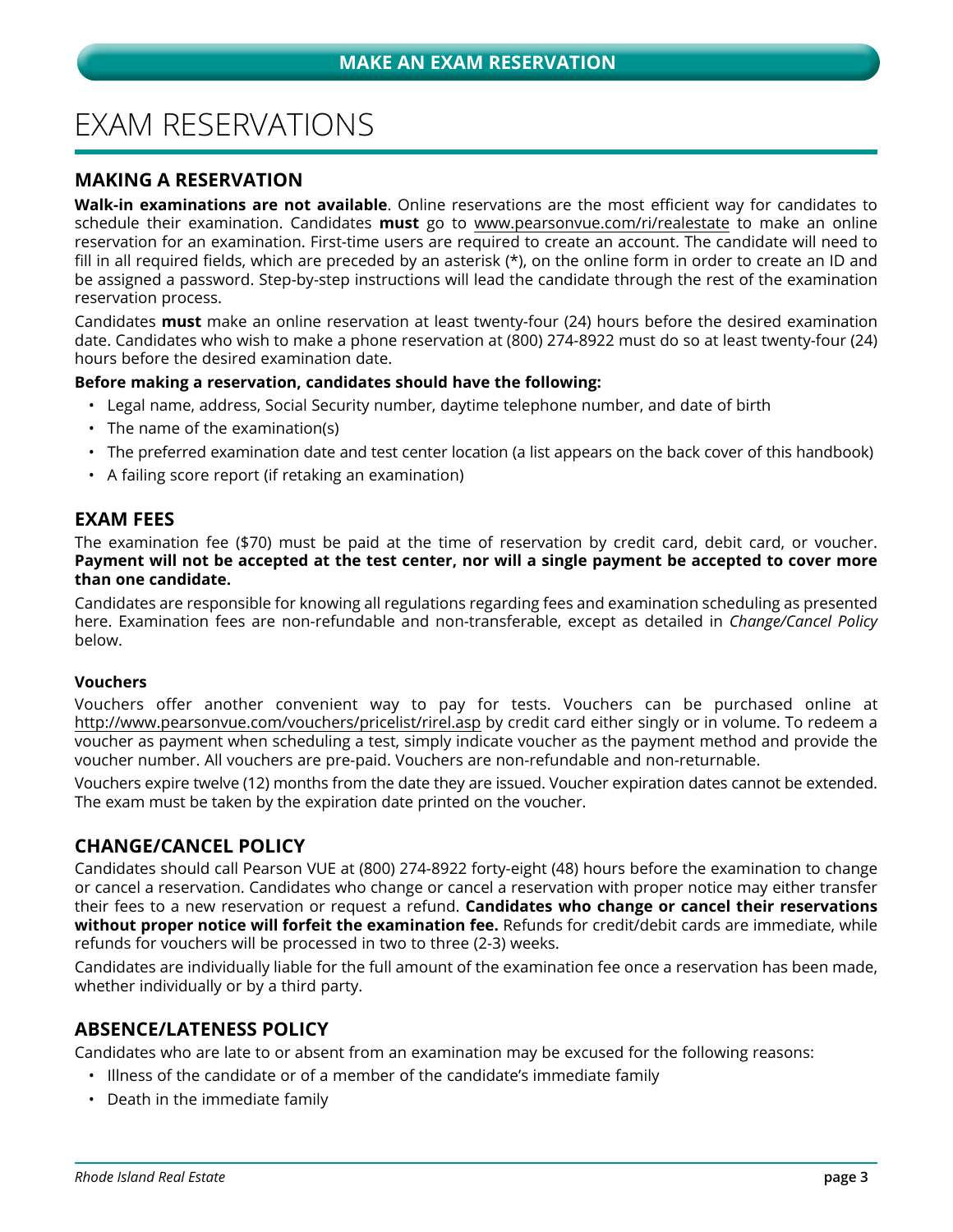- Disabling traffic accident
- Court appearance or jury duty
- Military duty
- Weather emergency

**Candidates who are absent from or late to an examination and have not changed or canceled the reservation according to the** *Change/Cancel Policy* **will not be admitted to the examination and will forfeit the examination fee.** Written verification and supporting documentation for excused absences must be submitted to Pearson VUE within fourteen (14) days of the original examination date. Written verification and supporting documentation can be sent by fax to (888) 204-6291 or mailed to the following address:

**Pearson VUE/Rhode Island Real Estate**

5601 Green Valley Dr., Bloomington, MN 55437

## **WEATHER DELAYS AND CANCELLATIONS**

If severe weather or a natural disaster makes the Pearson VUE test center inaccessible or unsafe, the examination may be delayed or canceled. Pearson VUE will notify and reschedule candidates in the case of severe weather.

## **ACCOMMODATIONS**

Pearson VUE complies with the provisions of the Americans with Disabilities Act as amended. The purpose of accommodations is to provide candidates with full access to the test. Accommodations are not a guarantee of improved performance or test completion. Pearson VUE provides reasonable and appropriate accommodations to individuals with documented disabilities who demonstrate a need for accommodations.

Test accommodations may include things such as:

- A separate testing room
- Extra testing time
- A Reader or Recorder, for individuals with mobility or vision impairments and cannot read or write on their own

Test accommodations are individualized and considered on a case-by-case basis. All candidates who are requesting accommodations because of a disability must provide appropriate documentation of their condition and how it is expected to affect their ability to take the test under standard conditions. This may include:

- Supporting documentation from the professional who diagnosed the condition, including the credentials that qualify the professional to make this diagnosis
- A description of past accommodations the candidate has received

The steps to follow when requesting test accommodations vary, depending on your test program sponsor. To begin, go to http://pearsonvue.com/accommodations, and then select your test program sponsor from the alphabetized list. Candidates who have additional questions concerning test accommodations may contact the ADA Coordinator at accommodationspearsonvue@pearson.com

## **CLIENT WAIVER PROCESS**

Candidates who are licensed in Florida may only be required to take the **STATE PORTION** of the Rhode Island Real Estate exam, but will need to follow will need to visit https://home.pearsonvue.com/ri/realestate/waiver and follow the documented process. You must complete the required form **before** scheduling your exam and receive notification that your *Client Waiver* has been applied successfully. Failure to do so will require that you take both the GENERAL and STATE portions of the Rhode Island Real Estate exam. The Test Center Administrator **will not** be able to apply a *Client Waiver* for you at the test center.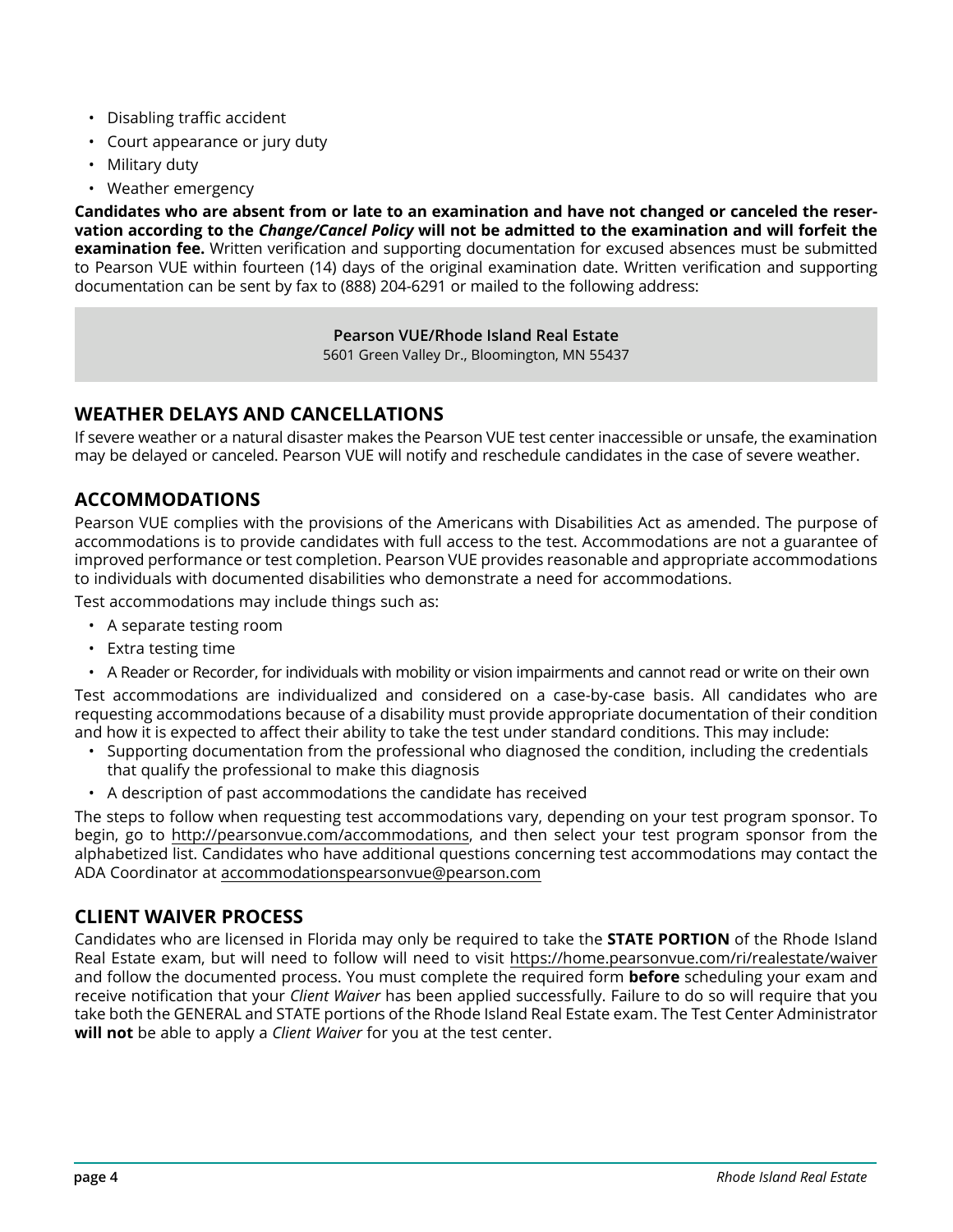#### **REQUIRED ITEMS**

**Candidates who do not present the required items will be denied admission to the examination, will be considered absent, and will forfeit the examination fee.**

## **WHAT TO BRING**

#### **Required Materials**

All candidates are required to bring identification that is deemed acceptable, as listed under *Acceptable Forms of Candidate Identification*, to the test center on the day of examination.

**Candidates who have completed prelicensing education in Rhode Island are now required to bring their**  *Education Completion Certificate* **on the day of testing.** This prelicensing education must be completed **prior** to taking the examination.

Candidates who currently hold an active real estate license in Florida will not be required to show proof of education completion and will be automatically approved to test by the Rhode Island Real Estate Commission.

#### **Acceptable Forms of Candidate Identification**

Candidate must present **two (2)** forms of current signature identification. The name on the identification must exactly match the name on the registration. The primary identification must be government-issued and photobearing with a signature, and the secondary identification must contain a valid signature. Identification must be in English.

#### **Primary ID (photograph and signature, not expired)**

- Government-issued driver's license
- U.S. Department of State driver's license
- U.S. learner's permit (plastic card only with photo and signature)
- National/state/country ID card
- Passport
- Passport Card
- Military ID
- Military ID for spouses and dependents

• Alien Registration Card (Green Card, Permanent Resident Visa)

#### **Secondary ID (signature, not expired)**

- U.S. Social Security card
- Debit (ATM) card or Credit card
- Any form of ID on the Primary ID list

If the ID presented has an embedded signature that is not visible (microchip), or is difficult or impossible to read, the candidate must present another form of identification from the Primary or Secondary list that contains a visible signature.

Pearson VUE does not recognize grace periods. For example, if a candidate's driver's license expired yesterday and the state allows a 30-day grace period for renewing the ID, the ID is considered to be expired.

**Candidate photos will be taken at the test center and will appear on the official score report.**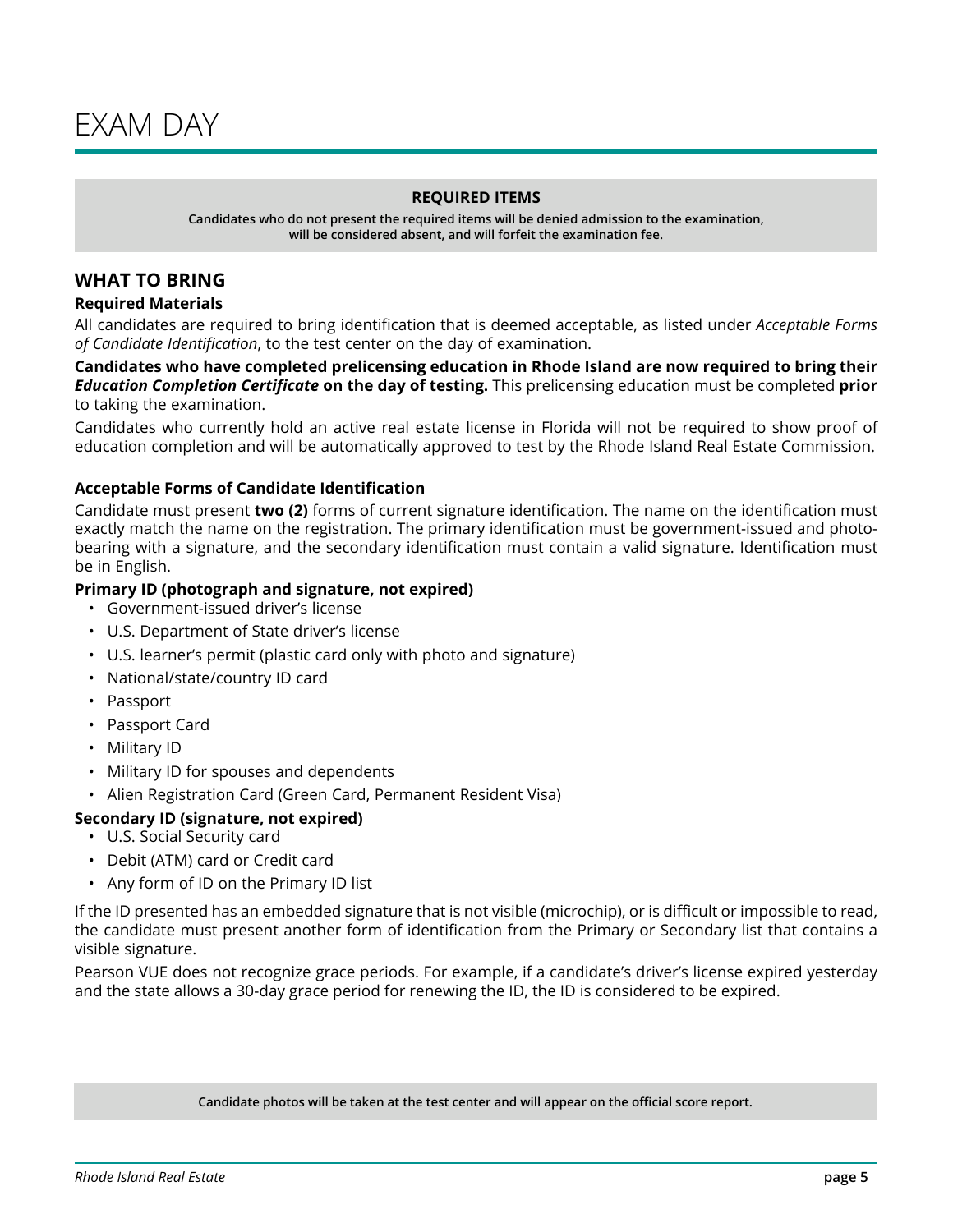## **EXAM PROCEDURES**

Candidates should report to the test center thirty (30) minutes before the examination and check in with the test center administrator. The candidate's identification and other documentation will be reviewed and he/she will be photographed for the score report.

Candidates are required to review and sign a *Candidate Rules Agreement* form. If the *Candidate Rules Agreement* is not followed and/or cheating or tampering with the examination is suspected, the incident will be reported as such and the appropriate action will be taken. The examination fee will not be refunded, the exam may be determined invalid, and/or the state may take further action.

Candidates will have an opportunity to take a tutorial on the computer on which the examination will be administered. The time spent on this tutorial will not reduce the examination time. The examination administrators will answer questions, but candidates should be aware that the administrators are not familiar with the content of the examinations or with the state's licensing requirements. Examination administrators have been instructed not to advise candidates on requirements for licensure.

Candidates may begin the examination once they are familiar with the computer. The examination begins the moment a candidate looks at the first examination question. Candidates will be given 2.5 hours to complete the General Knowledge section and 1.5 hours to complete the Rhode Island state section of the examination. The examination will end automatically after the examination time has expired, and candidates will leave the test center with their official results or score report in hand.

## **SCORE REPORTING**

When candidates complete the examination, they will receive a score report marked "pass" or "fail." Candidates who pass the examination will receive a score report that includes information on how to apply for a license. Candidates who fail the examination will receive a score report that includes a numeric score and diagnostic information relating to the general section of the examination, as well as information about reexamination.

## **RETAKING THE EXAM**

The examination is divided into two parts: general and state law. Candidates who fail one portion of the examination and pass the other need only retake the portion that they failed and do so within one (1) year. After this time period, candidates must retake the entire examination.

## **REVIEW OF EXAMS**

For security reasons, examination material is not available to candidates for review.

## **SCORE EXPLANATION**

The passing score for the examination is set by the Rhode Island Department of Business Regulation. The general and state law sections are usually administered in multiple versions to enhance security. To ensure that no individual has an unfair advantage or disadvantage by taking a particular version of the examination, the actual passing score of the various versions may be adjusted to accommodate minor fluctuations in the difficulty level of the questions on each version. The passing score for all versions, however, is *reported* as a score of 70.

The reported examination scores can range from 1 to 100, but they are not to be interpreted as the percentage or number of examination questions answered correctly. With 70 as the passing score, any score below 70 indicates how close the candidate came to passing, rather than the actual number or percentage of questions answered correctly.

## **DUPLICATE SCORE REPORTS**

Candidates may request a duplicate score report by completing and submitting the appropriate form found in this handbook.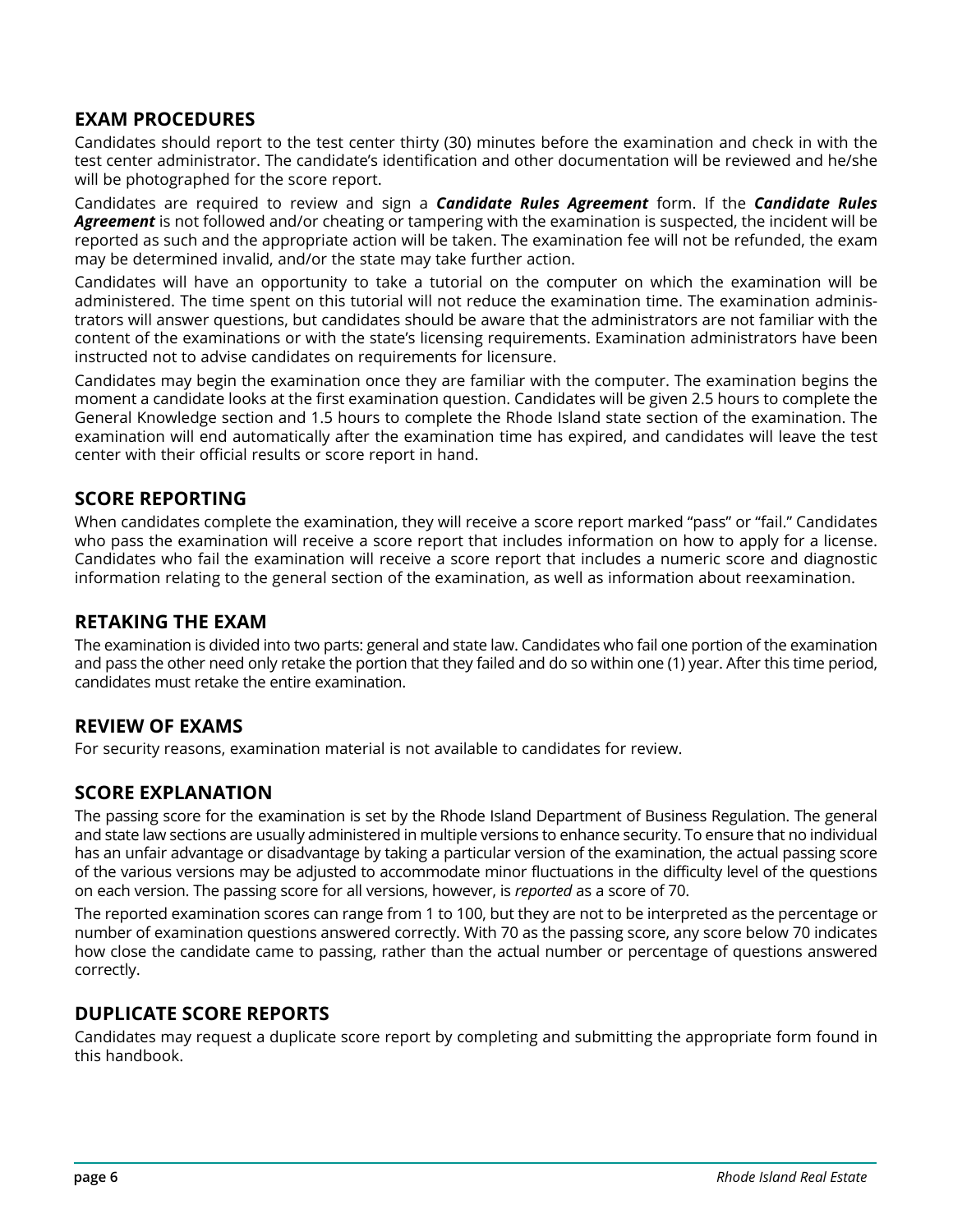## **TEST CENTER POLICIES**

The following policies are observed at each test center. **Candidates who violate any of these policies will not be permitted to finish the examination and will be dismissed from the test center, forfeiting the examination fee.**

- **No personal items are allowed in the testing room.** Personal items include but are not limited to cellular phones, hand-held computers or other electronic devices, pagers, watches, wallets, purses, firearms or other weapons, hats, bags, coats, books, and/or notes, pens, or pencils.
- **Calculators are permitted only if they are silent, hand-held, nonprinting, and without an alphabetic key pad.** Financial calculators are not permitted. Calculator malfunctions are not grounds for challenging examination results or requesting additional examination time. **NOTE: Calculators are NOT provided by the test center staff.**
- Candidates must store all personal items in a secure area as indicated by the administrator, or return items to their vehicle. All electronic devices must be turned off before storing them in a locker. **The test center is not responsible for lost, stolen, or misplaced personal items.**
- Studying **is not** allowed in the test center. Visitors, children, family, or friends **are not** allowed in the test center.
- Dictionaries, books, papers (including scratch paper), and reference materials are not permitted in the examination room (unless permitted by the exam sponsor), and candidates are strongly urged not to bring such materials to the test center. When the candidate enters and is seated in the testing room, the test administrator will provide the candidate with materials to make notes or calculations and any other items specified by the exam sponsor. **The candidate may not write on these items before the exam begins or remove these items from the testing room.**
- Eating, drinking, chewing gum, smoking, and/or making noise that creates a disturbance for other candidates is prohibited during the exam.
- Break policies are established by the exam sponsor. Most sponsors allow unscheduled breaks. To request an unscheduled break, the candidate **must** raise his/her hand to get the administrator's attention. **The exam clock will not stop while the candidate is taking a break.**
- Candidates must leave the testing room for all breaks. However, candidates **are not permitted to leave the floor or building for any reason during this time, unless specified by the administrator and the exam sponsor**. If a candidate is discovered to have left the floor or building, he/she will not be permitted to proceed with the examination and may forfeit the exam fee.
- While taking a break, candidates are permitted to access personal items that are being stored during the exam only if necessary—for example, personal medication that must be taken at a specific time. **However, a candidate must receive permission from the administrator prior to accessing personal items that have been stored**. Candidates are **not** allowed access to other items, including but not limited to cellular phones, exam notes, and study guides, unless the exam sponsor specifically permits this.
- Any candidate discovered causing a disturbance of any kind or engaging in any kind of misconduct giving or receiving help; using notes, books, or other aids; taking part in an act of impersonation; or removing examination materials or notes from the examination room—will be summarily dismissed from the examination and will be reported to the state licensing agency. Decisions regarding disciplinary measures are the responsibility of the state licensing agency, and could include decertification, an exam being declared invalid, or a candidate being denied the opportunity to retake the exam.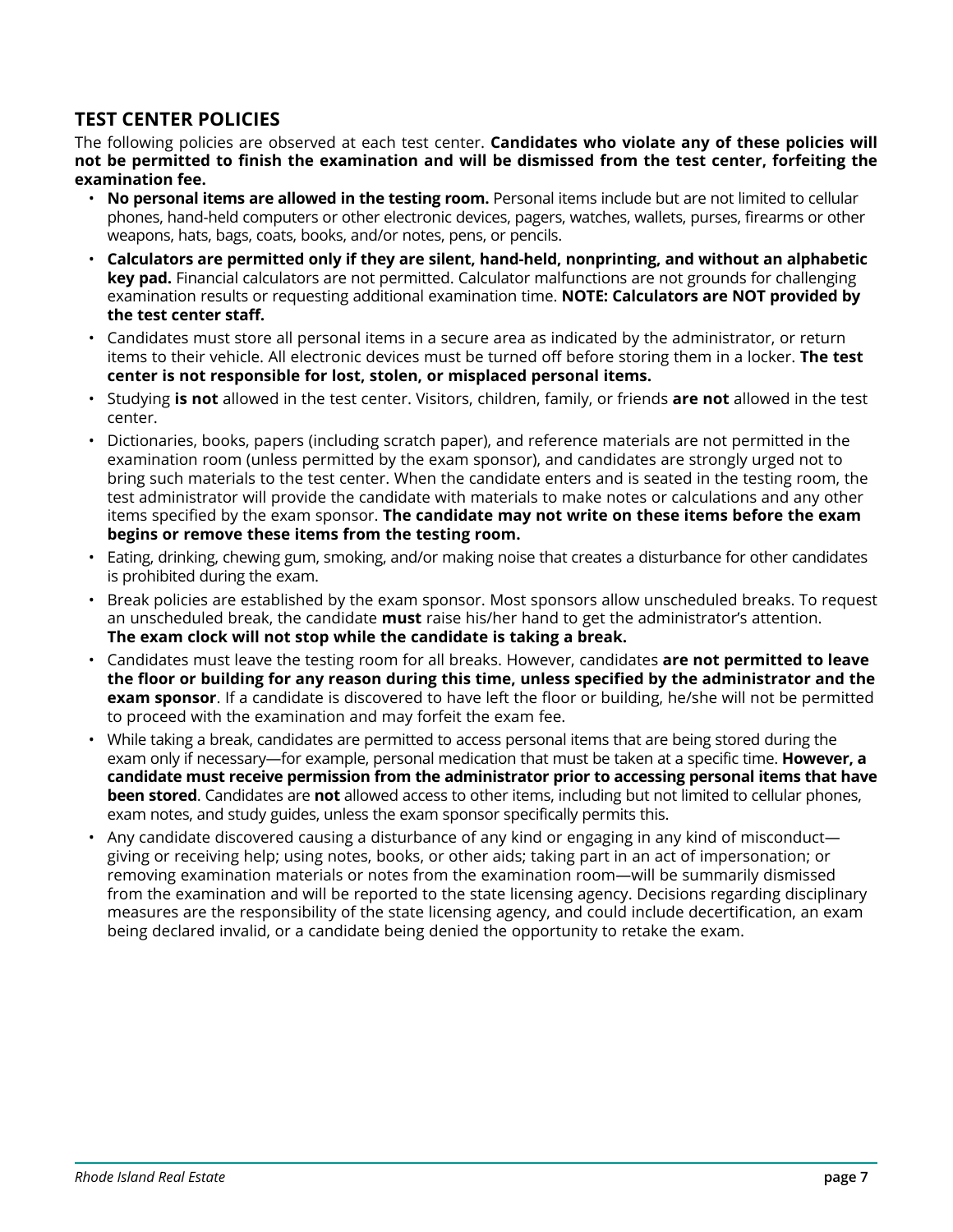## **EXAM CONTENT**

The content of the general section of the examination is based upon information obtained from a job analysis performed by Pearson VUE. Responses from real estate professionals were analyzed to determine the nature and scope of tasks they perform, and the knowledge and skills needed to perform them. This information is the basis upon which examination questions are written and ensures that the examination reflects the actual practice of real estate. Questions on the general section are also reviewed and approved by nationally recognized real estate professionals.

The state law section of the examination has been developed to reflect the laws, regulations, and practice of real estate in Rhode Island, and has been reviewed and approved by real estate professionals in Rhode Island.

## **MATH CALCULATIONS**

#### **The information below is NOT available at the test center and should be memorized.**

Candidates may use the following information in making mathematical calculations on the general section of the real estate examinations unless otherwise stated in the text of the question:

- 43,560 square feet/acre
- 5,280 feet/mile
- Round off calculations (where applicable)

#### **The information below, if needed, will be contained within the test itself:**

*If a question requires the calculation of prorated amounts, the question will specify: a) whether the calculation should be made on the basis of 360 or 365 days a year; and b) whether the day of closing belongs to the buyer or seller.*

#### **PRETEST QUESTIONS**

**Many of the examinations will contain "pretest" questions. Pretest questions are questions on which statistical information is being collected for use in constructing future examinations. Responses to pretest questions do not affect a candidate's score. Pretest questions are mixed in with the scored questions and are not identified.**

**The number of pretest questions are listed in the content outline heading of each examination for which they are available. If a number is not present then there are no pretest questions for that particular examination.**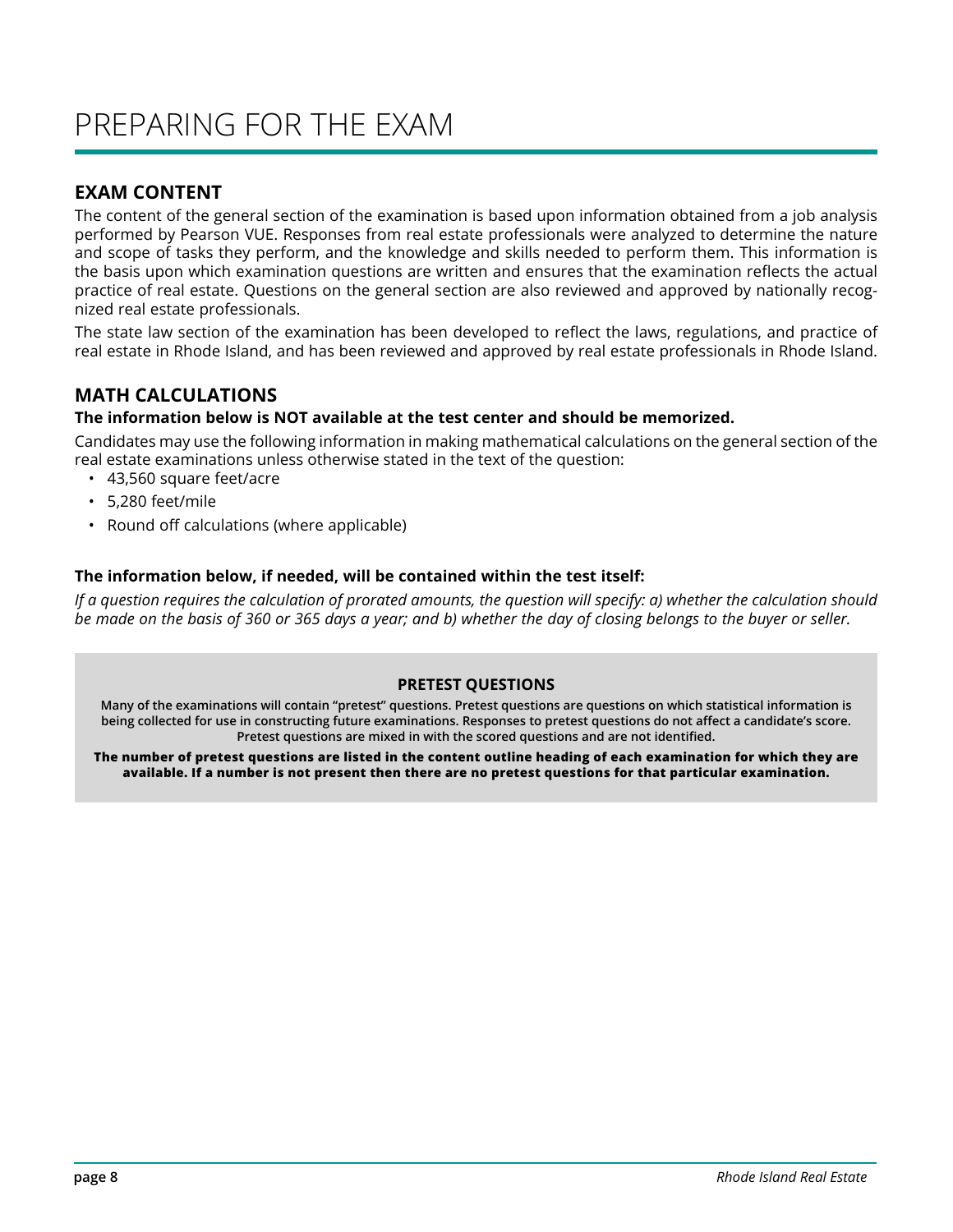

## **REAL ESTATE General Content Outlines**

**Content Outline for General Salespersons** and **Brokers** Examinations

## **RHODE ISLAND Real Estate State Content Outlines**

Content Outline for Rhode Island Sales and Broker Examinations

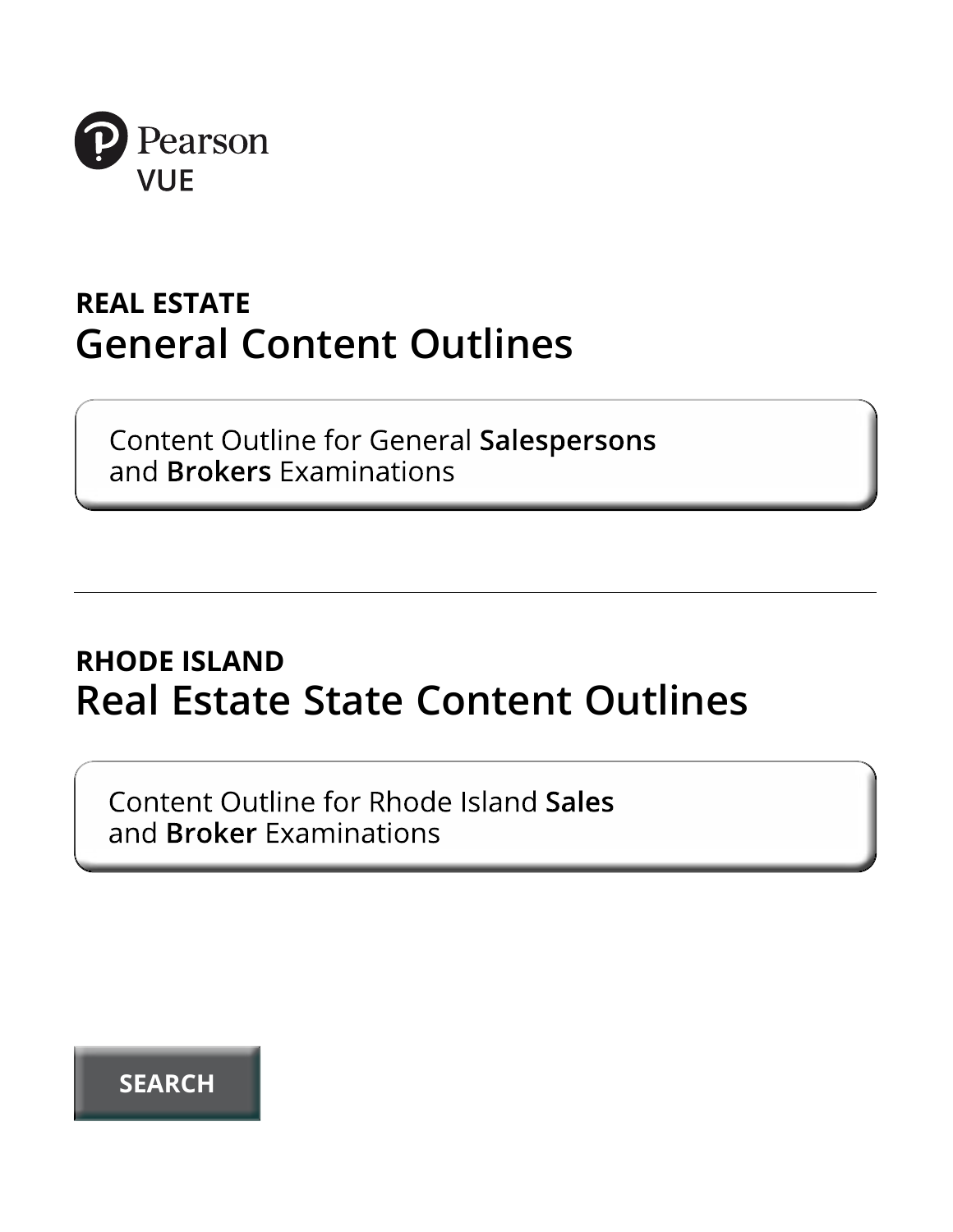## **General Exam Content Outline for Salespersons and Brokers**

*Effective: June 01, 2020*

The general portion of the real estate exam is made up of eighty (80) scored items, which are distributed as noted in the following content outline. The general examination also contains five (5) pretest items that are not counted toward the score. These items are used to gather statistics on performance and to help assess appropriateness for use on future examinations. Because pretest items look exactly like items that are scored, candidates should answer all the items on the examination.

#### **I. REAL PROPERTY CHARACTERISTICS, LEGAL DESCRIPTIONS, AND PROPERTY USE (SALES 9; BROKER 9)**

#### **A. Real property vs. personal property**

- 1. Fixtures, trade fixtures, emblements
- 2. Attachment, severance, and bill of sale
- **B. Characteristics of real property**
	- 1. Economic characteristics
	- 2. Physical characteristics

#### **C. Legal descriptions**

- 1. Methods used to describe real property
- 2. Survey
- **D. Public and private land use controls encumbrances**
	- 1. Public controls governmental powers
		- a. Police power, eminent domain, taxation, escheat
		- b. Zoning ordinances
	- 2. Private controls, restrictions, and encroachments
		- a. Covenants, conditions, and restrictions (CC&Rs), **HOAs**
		- b. Easements
		- c. Licenses and encroachments

#### **II. FORMS OF OWNERSHIP, TRANSFER, AND RECORDING OF TITLE (SALES 8; BROKER 8)**

- **A. Ownership, estates, rights, and interests**
	- 1. Forms of ownership
	- 2. Freehold estate
		- a. Fee simple absolute
		- b. Fee simple defeasible, determinable, and condition subsequent
		- c. Life estate
		- d. Bundle of rights
	- 3. Leasehold estates and types of leases
	- a. Estate for years and from period to period (periodic estate)
	- b. Estate at will and estate at sufferance
	- c. Gross, net, and percentage leases
	- 4. Liens and lien priority
	- 5. Surface and sub-surface rights
- **B. Deed, title, transfer of title, and recording of title**
	- 1. Elements of a valid deed
	- 2. Types of deeds
- 3. Title transfer
- a. Voluntary alienation
- b. Involuntary alienation
- 4. Recording the title
	- a. Constructive and actual notice
	- b. Title abstract and chain of title
	- c. Marketable title and cloud on title
	- d. Attorney title opinion, quiet title lawsuit, and title insurance

#### **III. PROPERTY VALUE AND APPRAISAL (SALES 11; BROKER 10) A. Concept of value**

- 1. Market value vs. market price
- 2. Characteristics of value
- 3. Principles of value
- **B. Appraisal process**
	- 1. Purpose and steps to an appraisal
	- 2. Federal oversight of the appraisal process
- **C. Methods of estimating value and Broker Price Opinions (BPO)**
	- 1. Sales comparison approach (market data)
	- 2. Cost approach
		- a. Improvements and depreciation
		- b. Physical deterioration, functional, and economic obsolescence
		- c. Reproduction or replacement costs
	- 3. Income approach
	- 4. Gross rent and gross income multipliers
	- 5. Comparative Market Analysis (CMA)
	- 6. Broker Price Opinion (BPO)
	- 7. Assessed value and tax implications

#### **IV. REAL ESTATE CONTRACTS AND AGENCY (SALES 16; BROKER 17)**

- **A. Types of contracts** 
	- 1. Express vs. implied
	- 2. Unilateral vs. bilateral
- **B. Required elements of a valid contract**
- **C. Contract performance** 
	- 1. Executed vs. executory
	- 2. Valid vs. void
	- 3. Voidable vs. unenforceable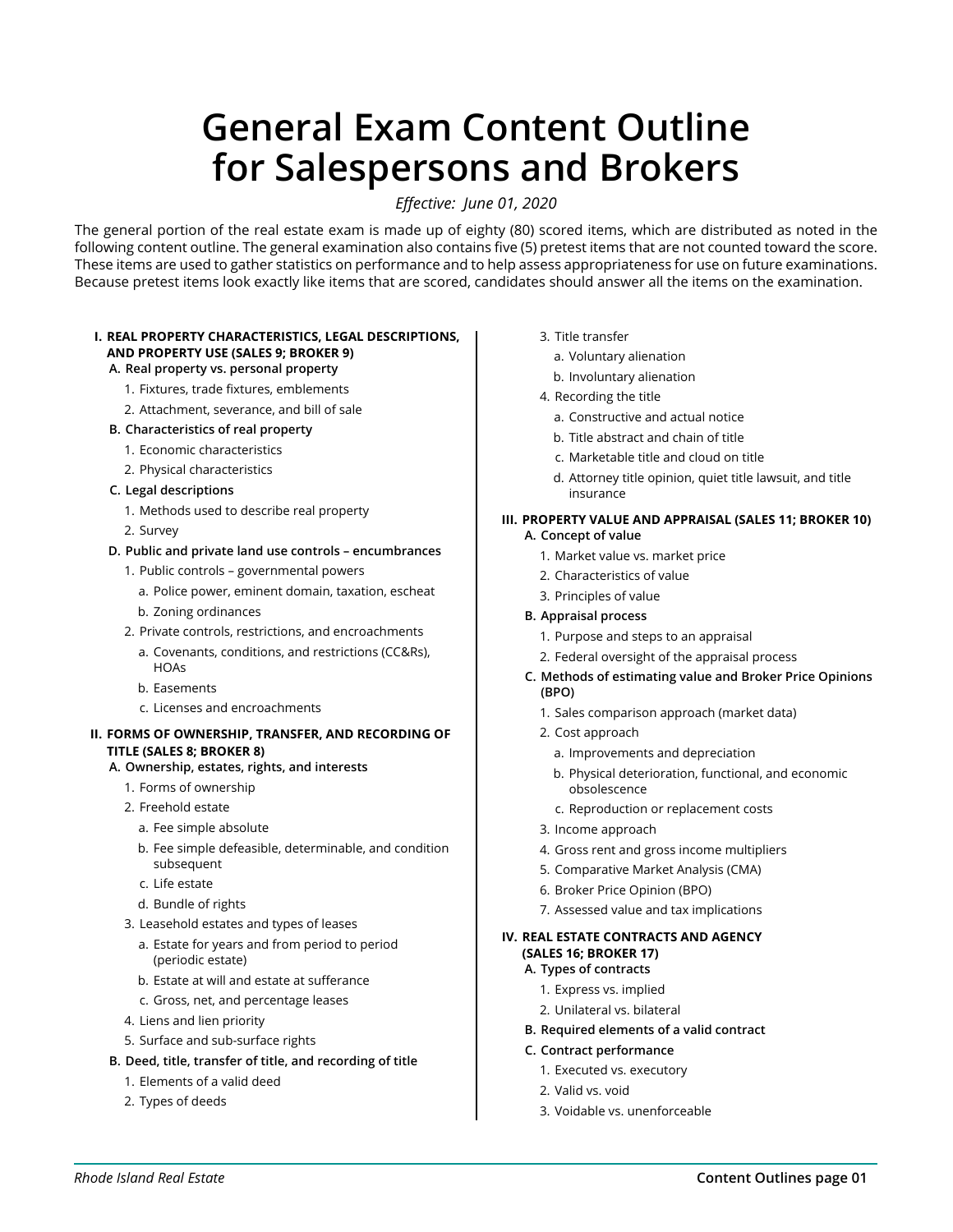- 4. Breach of contract, rescission, and termination
- 5. Liquidated, punitive, or compensatory damages
- 6. Statute of Frauds
- 7. Time is of the essence

#### **D. Sales contract**

- 1. Offer and counteroffer
- 2. Earnest money and liquidated damages
- 3. Equitable title
- 4. Contingencies
- 5. Disputes and breach of contract
- 6. Option contract and installment sales contract
- **E. Types of agency and licensee-client relationships**
- **F. Creation and termination of agency**
- **G. Licensee obligations to parties of a transaction**

#### **V. REAL ESTATE PRACTICE (SALES 14; BROKER 13)**

- **A. Responsibilities of broker**
	- 1. Practicing within scope of expertise
	- 2. Unauthorized practice of law
- **B. Brokerage agreements between the broker and principal (seller, buyer, landlord, or tenant)**
	- 1. Seller representation Types of listing agreements
		- a. Exclusive right-to-sell and exclusive agency listing
		- b. Non-exclusive or open listing
		- c. Net listing (conflict of interest)
		- d. Multiple listing service (MLS)
	- 2. Buyer representation
	- 3. Property management agreement
		- a. Accounting for funds
		- b. Property maintenance
		- c. Leasing property
		- d. Collecting rents and security deposits
	- 4. Termination of agreements
	- 5. Services, fees, and compensation
- **C. Fair Housing**
	- 1. Equal opportunity in housing
	- 2. Protected classes
	- 3. Fair housing laws
	- 4. Illegal practices, enforcement, and penalties
	- 5. Prohibited advertising
	- 6. Housing and Urban Development (HUD)
	- 7. Americans with Disabilities Act (ADA)

#### **D. Risk management**

- 1. Supervision
- 2. Compliance with federal regulations; including Privacy and Do Not Contact
- 3. Vicarious liability
- 4. Antitrust laws
- 5. Fraud and misrepresentation
- 6. Types of insurance
	- a. Errors and Omissions

#### b. General Liability

#### **VI. PROPERTY DISCLOSURES AND ENVIRONMENTAL ISSUES (SALES 8; BROKER 8)**

- **A. Property conditions and environmental issues**
	- 1. Hazardous substances
		- a. Lead-based paint
		- b. Asbestos, radon, and mold
		- c. Groundwater contamination and underground storage tanks
	- d. Waste disposal sites and brownfields
	- e. Flood plains, flood zones, and flood insurance
	- 2. Clean Air and Water Acts
	- 3. Environmental Protection Agency (EPA)
		- a. Comprehensive Environmental Response, Compensation, and Liability Act (CERCLA)
		- b. Superfund Amendment and Reauthorization Act (SARA)
		- c. Environmental site assessments (including Phase I and II studies) and impact statements
		- d. Wetlands protection
- **B. Disclosure obligations and liability**

#### **VII. FINANCING AND SETTLEMENT (SALES 7; BROKER 7)**

- **A. Financing concepts and components**
	- 1. Methods of financing
		- a. Mortgage financing conventional and nonconventional loans
		- b. Seller financing land contract/contract for deed
	- 2. Lien theory vs. title theory and deed of trust
	- 3. Sources of financing (primary and secondary mortgage markets, and seller financing)
	- 4. Types of loans and loan programs
- 5. Mortgage clauses
- **B. Lender Requirements**
	- 1. FHA requirements
	- 2. VA requirements
	- 3. Buyer qualification and Loan to Value (LTV)
	- 4. Hazard and flood insurance
	- 5. Private mortgage insurance (PMI) and mortgage insurance premium (MIP)
- **C. Federal Financing Regulations and Regulatory Bodies**
	- 1. Truth-in-Lending and Regulation Z
	- 2. TILA-RESPA Integrated Disclosures (TRID)
		- a. Consumer Financial Protection Bureau (CFPB)
		- b. Loan Estimate (LE)
		- c. Closing Disclosure (CD)
	- 3. Real Estate Settlement Procedures Act (RESPA)
		- a. Referrals
		- b. Rebates
	- 4. Equal Credit Opportunity Act (ECOA)
- 5. Mortgage fraud and predatory lending
- **D. Settlement and closing the transaction**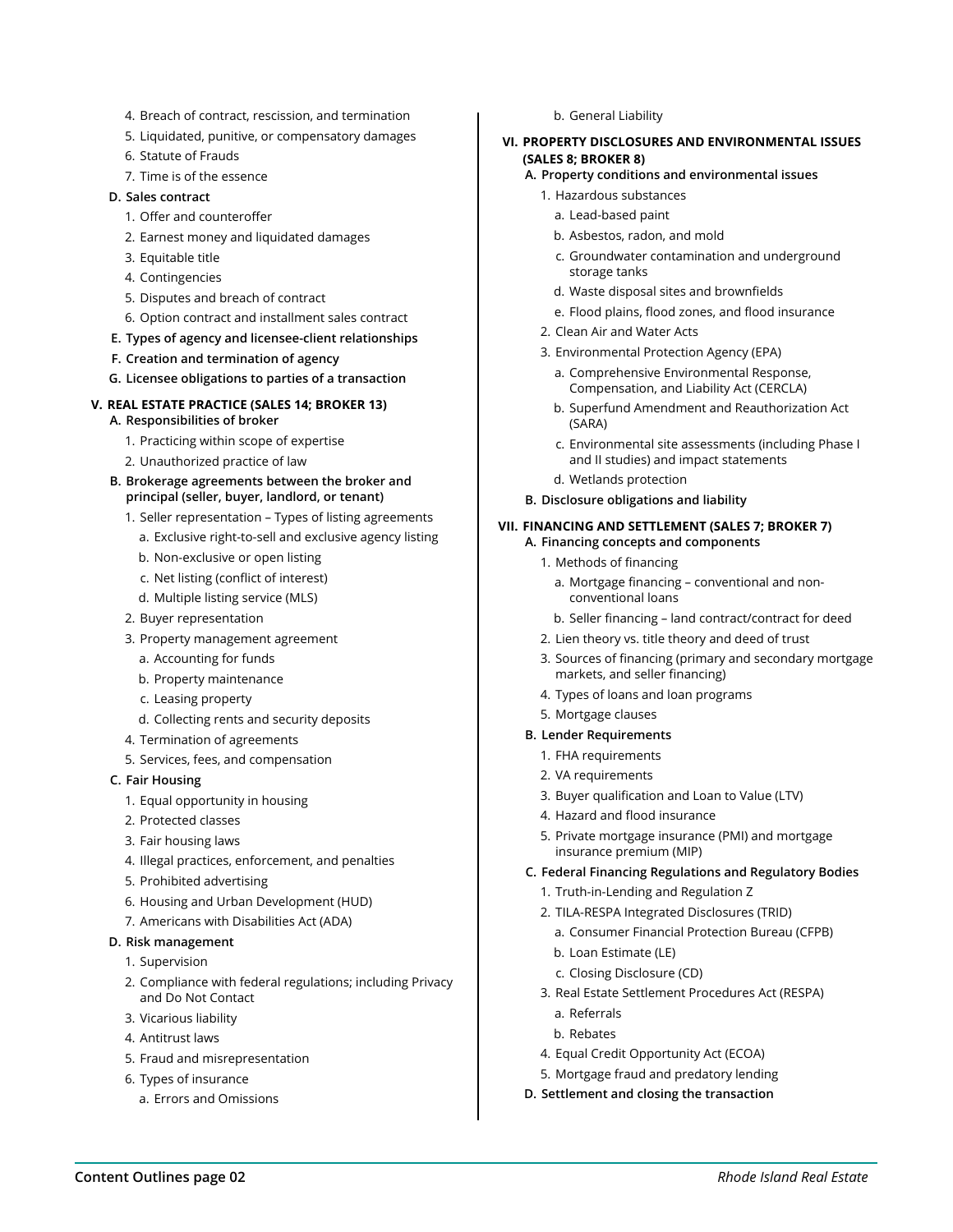#### **VIII. REAL ESTATE MATH CALCULATIONS (SALES 7; BROKER 8)**

#### **A. Property area calculations**

- 1. Square footage
- 2. Acreage total

#### **B. Property valuation**

- 1. Comparative Market Analysis (CMA)
- 2. Net Operating Income (NOI)
- 3. Capitalization rate
- 4. Gross rent multiplier- **Broker Only**
- 5. Gross income multiplier- **Broker Only**
- 6. Equity in property
- 7. Establishing a listing price
- 8. Assessed value and property taxes

#### **C. Commission/compensation**

#### **D. Loan financing costs**

- 1. Interest
- 2. Loan to Value (LTV)
- 3. Fees
- 4. Amortization, discount points, and prepayment penalties

#### **E. Settlement and closing costs**

- 1. Purchase price and down payment
- 2. Monthly mortgage calculations- principal, interest, taxes, and insurance (PITI)
- 3. Net to the seller
- 4. Cost to the buyer
- 5. Prorated items
- 6. Debits and credits
- 7. Transfer tax and recording fee

#### **F. Investment**

- 1. Return on investment
- 2. Appreciation
- 3. Depreciation
- 4. Tax implications on investment

#### **G. Property management calculations**

- 1. Property management and budget calculations
- 2. Tenancy and rental calculations

## **Real Estate General/National Resources**

- Mastering Real Estate Principles, Gerald R. Cortesi, 7th Edition, Dearborn
- Modern Real Estate Practice, Fillmore W. Galaty, Wellington J. Allaway, Robert C. Kyle, etc., 20th edition, Dearborn
- Principles of Real Estate Practice, Stephen Mettling, 6th Edition, Performance Programs Company
- Property Management, Robert C. Kyle, 10th Edition, Dearborn
- Real Estate Finance, J. Keith Baker and John P Wiedemer, 10th Edition, OnCourse Learning Publishing
- Real Estate Fundamentals, Wade E. Gaddy, 10th Edition Dearborn
- Real Estate Law, Charles J. Jacobus, 3rd Edition, OnCourse Learning Publishing
- Real Estate Law, Elliot Klayman, 10th Edition, Dearborn
- The Language of Real Estate, John W. Reilly, 8th Edition, Dearborn

#### **Pearson VUE does not endorse any particular prelicensing provider or study materials.**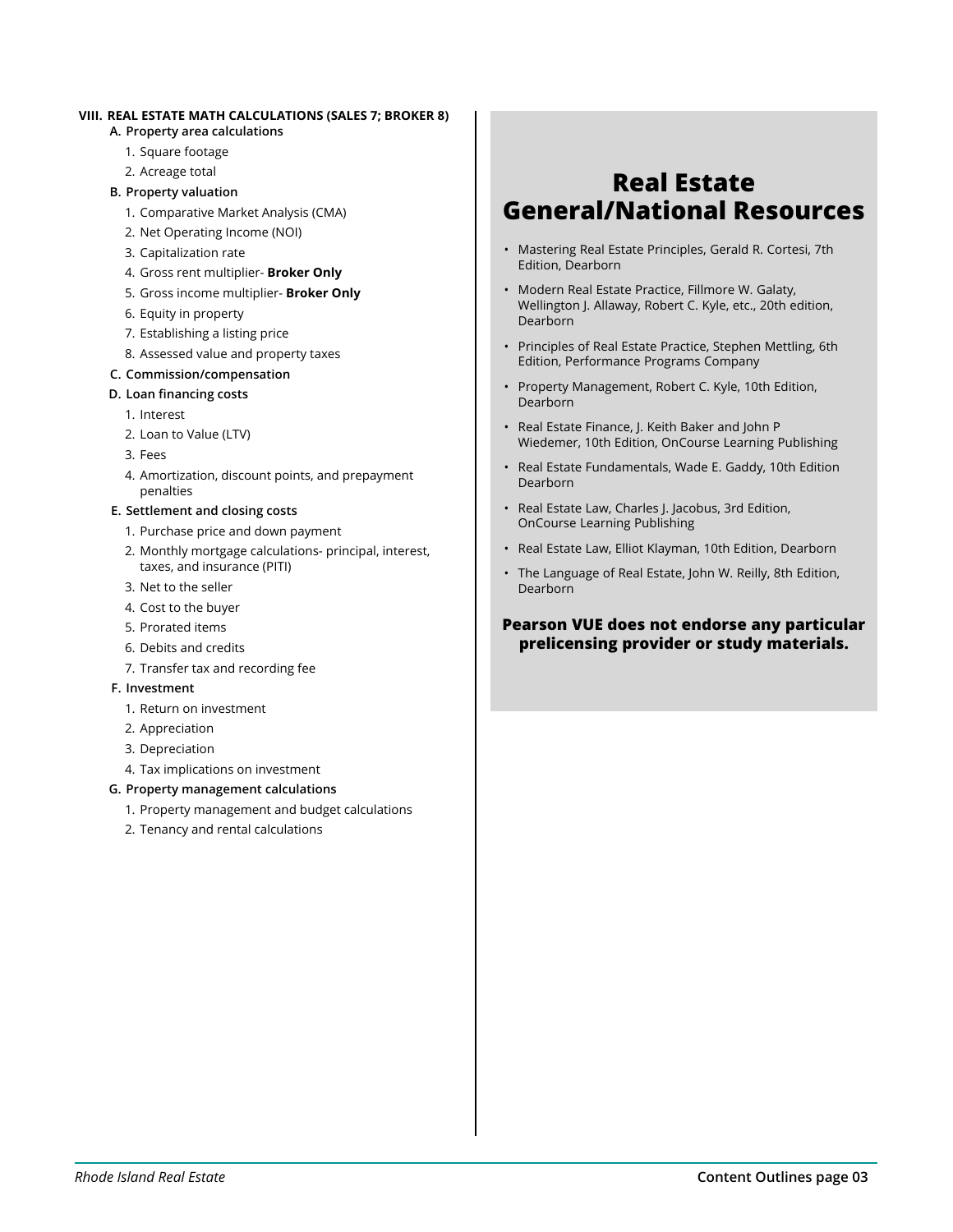## **Rhode Island State Content Outline for Sales and Broker Exams**

*Effective Date: July 1, 2020*

The Rhode Island state examination consists of fifty (50) scored items for the salesperson examination and sixty (60) scored items for broker examination. Both examinations also contain 10 pretest items. These pretest items are not identified on the examination and will not affect the candidate's score in any way.

#### **I. DUTIES AND OBLIGATIONS UNDER LICENSING LAW (SALES: 2 QUESTIONS, 4%; BROKER: 2 QUESTIONS, 3%)**

- **A. Powers and authority of the Department of Business Regulation**
- **B. Rhode Island Real Estate Commission**
- **II. LICENSING REQUIREMENTS (SALES: 6 QUESTIONS, 12%; BROKER: 6 QUESTIONS, 10%)**

#### **A. Activities requiring a license**

- **B. Status of license**
	- 1. Transfer, renewal, lapsed
	- 2. Continuing Education
- **C. Eligibility for licensing**
	- 1. Real Estate Recovery Account
	- 2. Errors and omissions insurance
	- 3. Other Requirements
- **III. STATUTORY REQUIREMENTS GOVERNING THE ACTIVITIES OF LICENSEES (SALES: 24 QUESTIONS, 48%; BROKER: 22 QUESTIONS, 37%)**
	- **A. Advertising**
	- **B. Broker/salesperson relationship**
	- **C. Commissions**
	- **D. Disclosure**
		- 1. Conflict of interest
		- 2. Material disclosure
	- **E. Handling of documents**
	- **F. Handling of monies**
	- **G. Listings and purchase and sales agreements**
	- **H. Unfair inducements**
	- **I. Unauthorized practice of law**
	- **J. General obligations of licensees**

#### **IV. ADDITIONAL TOPICS (SALES: 18 QUESTIONS, 36%; BROKER: 18 QUESTIONS, 30%)**

- **A. Fair Housing Practice Act RIGL 34-37-1**
- **B. Landlord-Tenant Law RIGL 34-18-1**
- **C. Agricultural Functions of Department of Environmental Management RIGL 2-1-5 to 2-1-27**
- **D. Fire Safety Code General Provisions RIGL 23-28.1**
- **E. Onsite Wastewater Treatment System (OWTS) RIGL 5-20.8-2**
- **F. Cesspool Act RIGL 23-19.15**
- **G. Sale of Real Property by Non-residents-Withholding Requirements RIGL 44-30-71.3**
- **H. Lead Hazard Mitigation RIGL 42-128.1**
- **I. Seller's Disclosure RIGL 5-20.8**
- **J. Condominium Sales RIGL 34-36-1.1**
- **K. Relationships in Residential Real Estate Transactions RIGL 5-20.6**
- **V. BROKER ONLY (BROKER: 12 QUESTIONS, 20%)**
	- **A. Place of business**
	- **B. Office Policies & Procedures**
		- 1. Record keeping
		- 2. Broker Supervision
		- 3. Additional responsibilities
	- **C. Commingling**
	- **D. Escrow accounts**
	- **E. License required for ownership RIGL 5-20.5-27**
	- **F. Investigations, hearings, and appeals**
	- **G. Sanctions**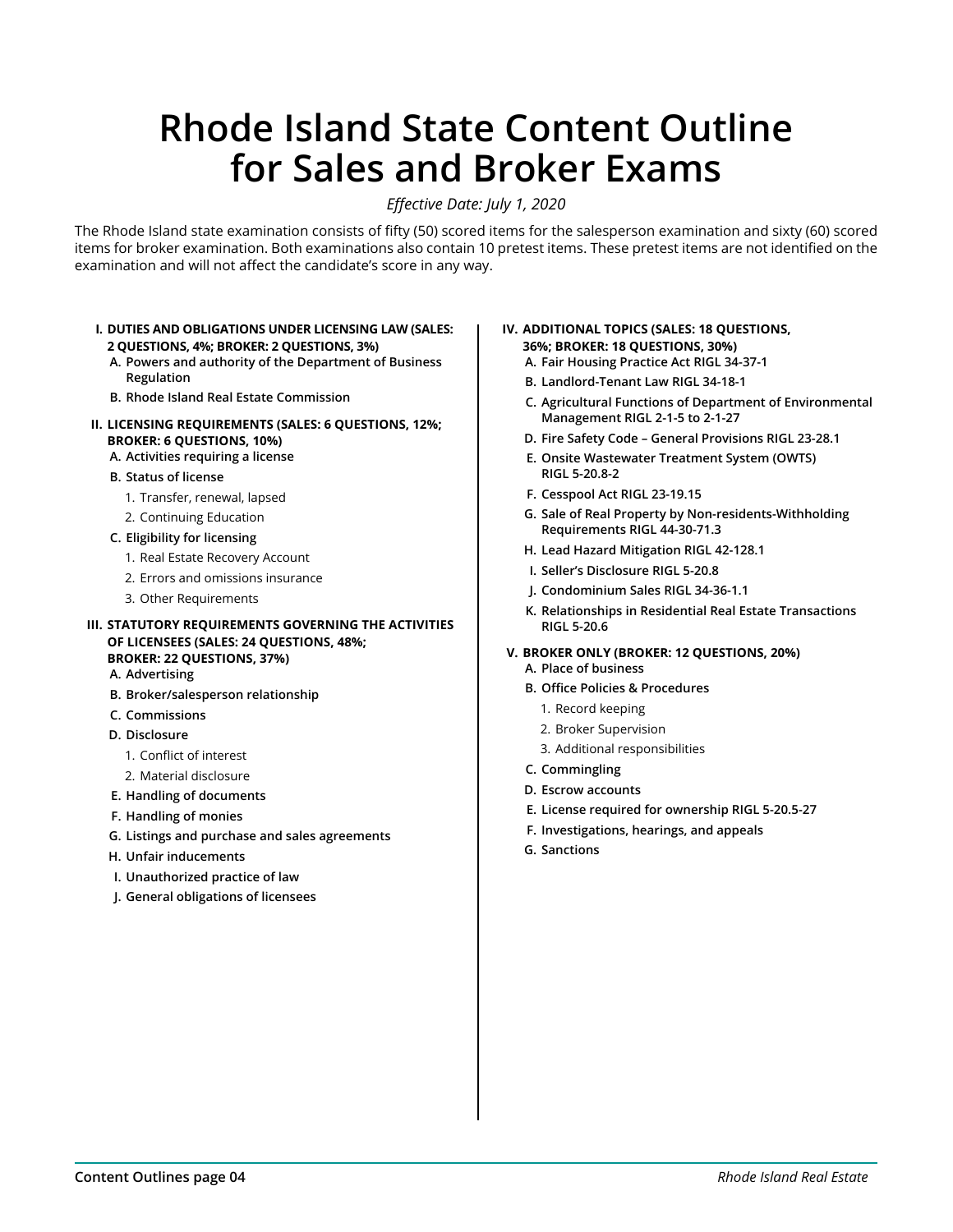## DUPLICATE SCORE REQUEST FORM

Use this form to request that Pearson VUE send a duplicate copy of your score report to you. **You may request one duplicate score report free of charge.**

Please print or type all information on this form and either email or mail your request to Pearson VUE. It is strongly suggested that you email your request to pearsonvuecustomerservice@pearson.com; however if you are unable to email, please mail your request to:

> Pearson VUE/**RHODE ISLAND REAL ESTATE** DUPLICATE SCORE Request 5601 Green Valley Drive, Bloomington, MN 55437

I hereby authorize Pearson VUE to send me at the email address below a duplicate of my score report from the real estate examination.

| Signature                                                                                                  | Date         |            |
|------------------------------------------------------------------------------------------------------------|--------------|------------|
| Name                                                                                                       |              |            |
| <b>Email Address</b>                                                                                       |              |            |
| If you do not have a valid email address please include your physical mailing address below.               |              |            |
| Address                                                                                                    |              |            |
| City                                                                                                       | State        | <b>ZIP</b> |
| If the above information was different at the time you tested, please indicate original information below. |              |            |
| Name                                                                                                       |              |            |
| Address                                                                                                    |              |            |
| City                                                                                                       | <b>State</b> | <b>ZIP</b> |
|                                                                                                            |              |            |
| Exam Taken:<br><b>Broker</b><br>Salesperson                                                                |              |            |

| State in which exam was taken | Date Taken |
|-------------------------------|------------|
| Date of Birth                 |            |
| Licensing Jurisdiction        |            |